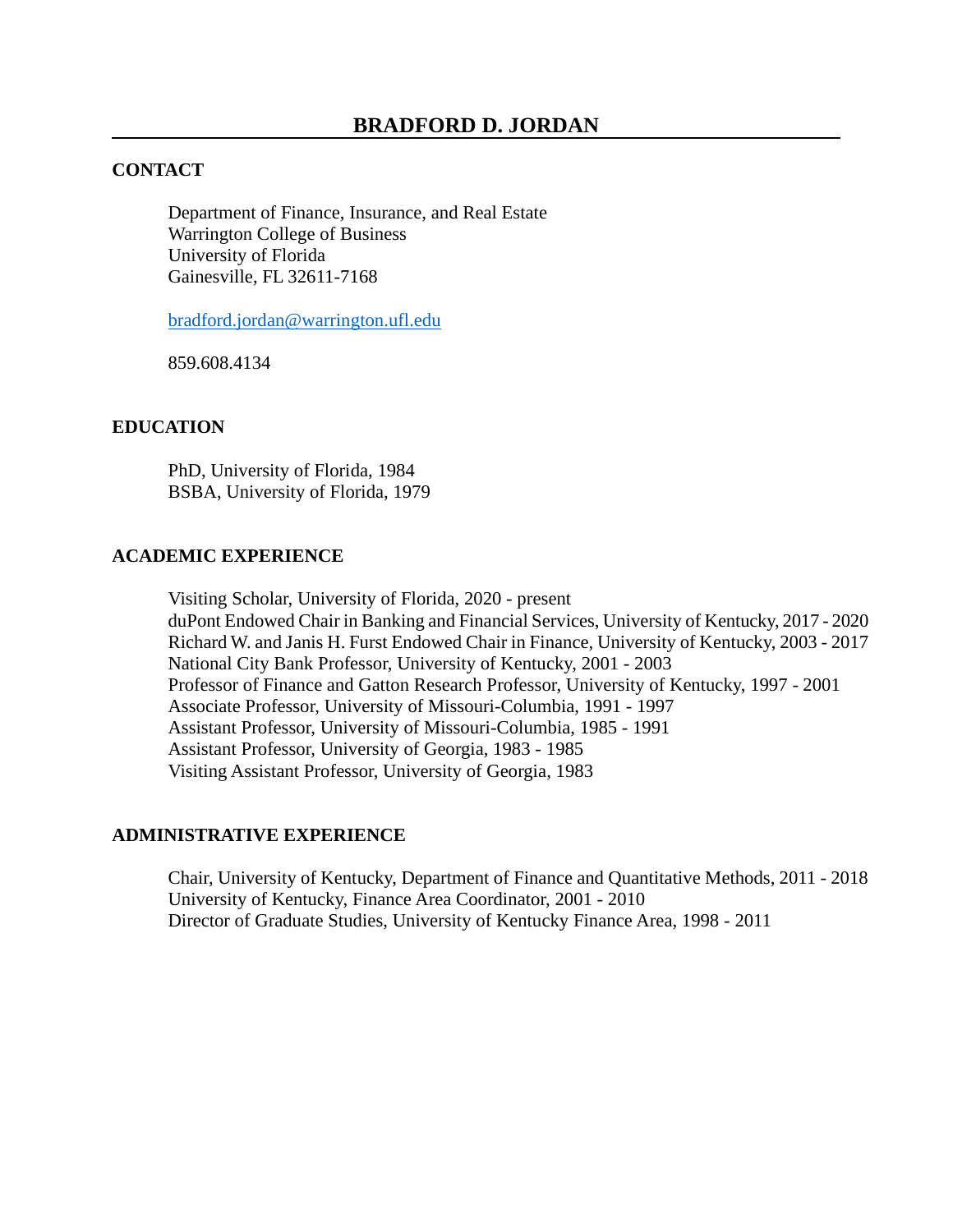## **SELECTED RESEARCH PUBLICATIONS**

"Salience and Mutual Fund Investor Demand for Idiosyncratic Volatility,"C.P. Clifford, J.A. Fulkerson, R. Jame, and B.D. Jordan, *Management Science*, 2020, forthcoming.

"Organizational Form and Corporate Payout Policy," B.D. Jordan, M. Liu, and Q. Wu, *Journal of Financial and Quantitative Analysis* 53, 2018, 789 - 813

"Growth Opportunities, Short-Term Market Pressure, and Dual-Class Share Structure," B.D. Jordan, M. Liu, and S. Kim, *Journal of Corporate Finance* 41, 2016, 304-328.

"The Cost of Financial Flexibility: Evidence from Share Repurchases," A.A. Bonaimé, K.W. Hankins, and B.D. Jordan, *Journal of Corporate Finance* 38, 2016, 345 - 362.

"Volatility and Mutual Fund Manager Skill," B.D. Jordan and T.B. Riley, *Journal of Financial Economics* 118, 2015, 289 – 298

"Corporate Payout Policy in Dual-Class Firms," B.D. Jordan, M. Liu, and Q. Wu, *Journal of Corporate Finance* 26, 2014, 1 - 19 (lead article).

"On the Relative Yields of Taxable and Tax-exempt Bonds: A Theory of the Tax Structure of Interest Rates," B.D. Jordan, *Journal of Fixed Income* 22, 2012, 79 - 87.

"The Good News in Short Interest," E. Boehmer, Z.R. Huszár, and B.D. Jordan, *Journal of Financial Economics* 96, 2010, 80 - 97 (2010 Fama/DFA prize winner).

"Analyst Behavior Following IPOs: The "Bubble Period" Evidence," D.J. Bradley, B.D. Jordan, and J.R. Ritter, *Review of Financial Studies* 21, 2008, 101 - 134.

"Negotiation and the IPO Offer Price: A Comparison of Integer versus Non-integer IPOs," D.J. Bradley, J.W. Cooney, B.D. Jordan, and A.K. Singh, *Journal of Financial and Quantitative Analysis* 39, 2004, 517 - 540.

"The Quiet Period Goes Out with a Bang," D.J. Bradley, B.D. Jordan, and J.R. Ritter, *Journal of Finance* 58, 2003, 1 - 36 (lead article).

"Partial Adjustment to Public Information and IPO Underpricing," D.J. Bradley and B.D. Jordan, *Journal of Financial and Quantitative Analysis* 37, 2002, 595 - 616.

"The Relative Pricing of U.S. Treasury STRIPS: Empirical Evidence," B.D. Jordan, R.D. Jorgensen, and D.R. Kuipers, *Journal of Financial Economics* 56, 2000, 89 - 123.

"Special Repo Rates: An Empirical Analysis," B.D. Jordan and S.D. Jordan. *Journal of Finance* 52, 1997, 2051 - 2072 (ANBAR/Emerald Group Citation of Highest Quality Rating). Abstracted in *Contemporary Financial Digest* 2, Summer 1998.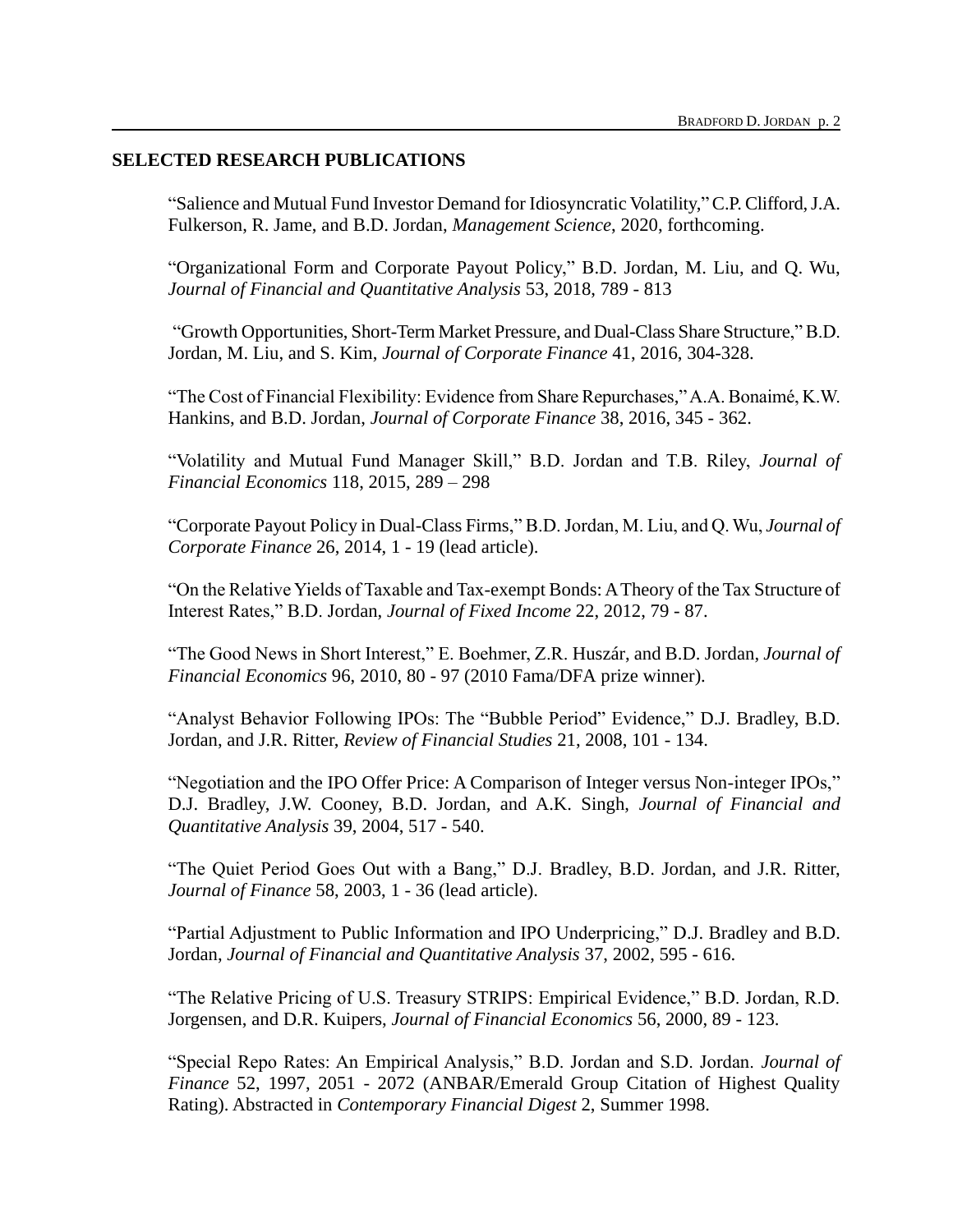## **SELECTED RESEARCH PUBLICATIONS (cont.)**

"Negative Option Values are Possible: The Impact of Treasury Bond Futures on the Cash U.S. Treasury Market," B.D. Jordan and D.R. Kuipers. *Journal of Financial Economics* 46, 1997, 67 - 102.

"A Reexamination of Option Values Implicit in Callable U.S. Treasury Bonds," B.D. Jordan, S.D. Jordan, and R.D. Jorgensen. *Journal of Financial Economics* 38, 1995, 141 - 162.

"Tax Options and the Pricing of Treasury Bond Triplets: Theory and Evidence," B.D. Jordan and S.D. Jordan, *Journal of Financial Economics* 30, 1991, 135 - 164.

"Seasonality in Daily Bond Returns," S.D. Jordan and B.D. Jordan, *Journal of Financial and Quantitative Analysis* 26, 1991, 269 - 285.

"The Pricing of Short-Term Debt and the Miller Hypothesis: A Note," B.D. Jordan and R.H. Pettway, *Journal of Finance* 40, 1985, 589 - 594.

## **ADDITIONAL RESEARCH PUBLICATIONS**

"Industry Information and the 52-Week High Effect," X. Hong, B.D. Jordan, and M. Liu, *Pacific-Basin Finance Journal* 32, 2015, 111-130.

"Average Funds versus Average Dollars: Implications for Mutual Fund Research," C.P. Clifford, B.D. Jordan, and T.B. Riley, *Journal of Empirical Finance* 28, 2014, 249-260.

"What Drives ETF Flows?" C.P. Clifford, J.A. Fulkerson, and B.D.Jordan, *Financial Review* 49, 2014, 619-642.

"Return Chasing in Bond Funds," J.A. Fulkerson, B.D. Jordan, and T.B. Riley, *Journal of Fixed Income* 22, 2013, 90-103.

"Reading Tomorrow's Newspaper: Predictability in ETF Returns," J.A. Fulkerson and B.D. Jordan, *Journal of Index Investing* 4, 2013, 23-31.

"Do Absolute Return Mutual Funds have Absolute Returns?" C.P. Clifford, B.D.Jordan, and T.B. Riley, *Journal of Investing* 4, 2013, 23-40. Abstracted in *CFA Digest* 44, 2014.

"Do Investment Banks Listen to Their Own Analysts?" B.D. Jordan, M. Lui, and Q. Wu, *Journal of Banking and Finance* 36, 2012, 1452 - 1463.

"Antitakeover Provisions in Corporate Spin-offs," T.J. Chemmanur, B.D. Jordan, M. Liu, and Q. Wu, *Journal of Banking and Finance* 34, 2010, 813 - 824.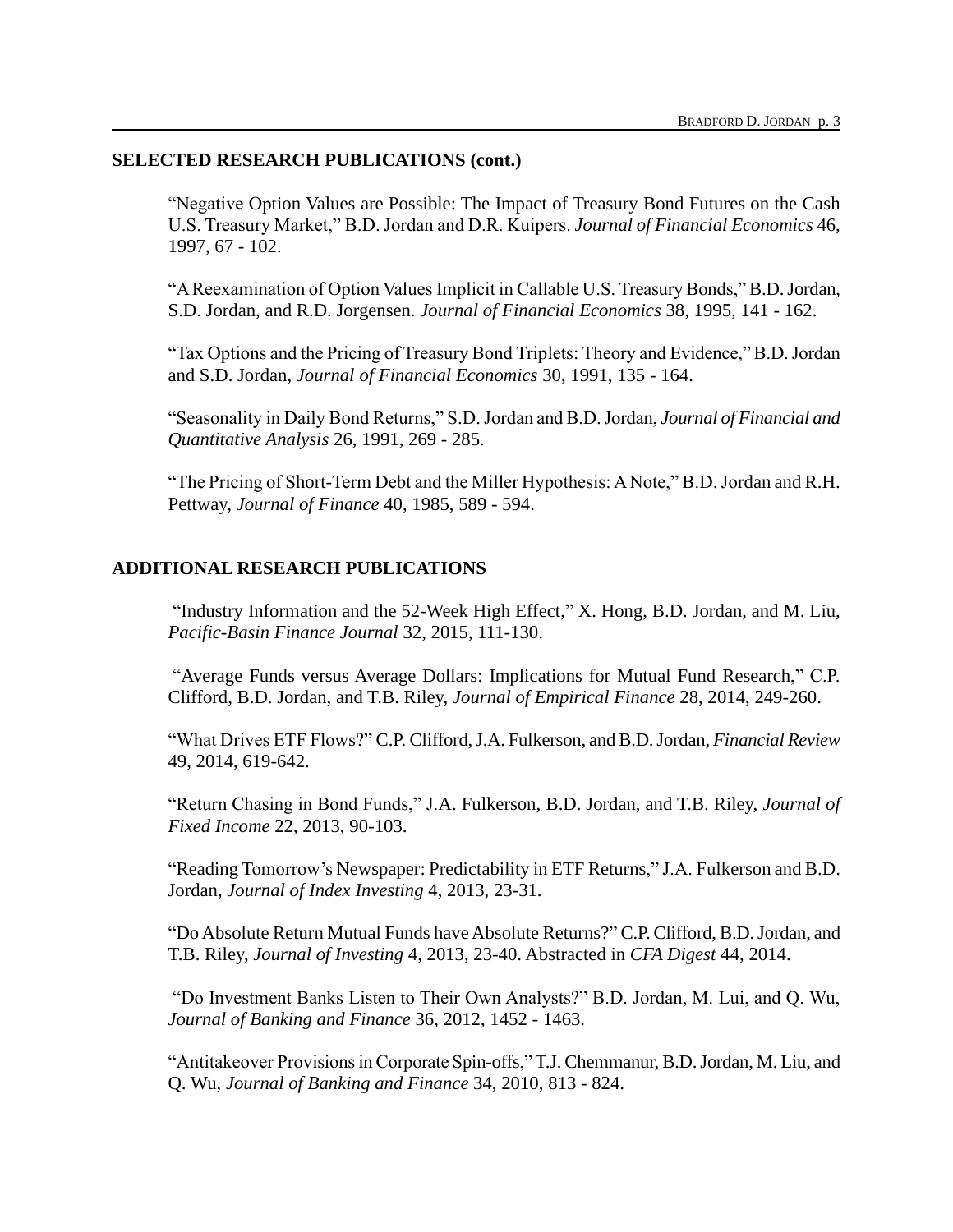## **ADDITIONAL RESEARCH PUBLICATIONS (cont.)**

"Underpricing, Overhang, and the Cost of Going Public to Preexisting Shareholders," S.D. Dolvin and B.D. Jordan, *Journal of Business, Finance, and Accounting* 35, 2008, 434 - 458.

"Do Long-term Interest Rates Ever Fall?" B.D. Jordan, S.D. Jordan, J.C. Smolira, and D.H. Travis, *Advances in Financial Planning and Forecasting* 3, 2008. 21 - 36.

"Do Demand Curves for Small Stocks Slope Down?" E.N. Biktimirov, A.R. Cowan, and B.D. Jordan, *Journal of Financial Research* 27, Summer 2004, 161 - 178 (lead article).

"The IPO Quiet Period Revisited," D.J. Bradley, B.D. Jordan, J.R. Ritter, and J.G. Wolf, *Journal of Investment Management* 3, 2004, 1 - 11 (lead article).

"The Performance of Mutual Funds that Close to New Investors," B.D. Jordan, R.D. Jorgensen, and J.C. Smolira, *Journal of Investment Consulting* 6, Winter 2004, 56 - 66.

"On the Performance of Affine Term Structure Models: Evidence from the U.S. Treasury STRIPS Market," B.D. Jordan and D.R. Kuipers, *Journal of Bond Trading and Management* 1, 2002, 52 - 87.

"Venture Capital and IPO Lockup Expiration: An Empirical Analysis," D.J. Bradley, B.D. Jordan, I.C. Roten, and H.C. Yi, *Journal of Financial Research* 24, 2001, 465 - 492 (lead article).

"Repricing and Employee Stock Option Valuation," C.J. Corrado, B.D. Jordan, T.J. Miller, and J.A. Stansfield, *Journal of Banking and Finance* 25, 2001, 1059 - 1082.

"Turnover and Mutual Fund Distributions," B.D. Jordan, D.T. Officer, and J.C. Smolira, *Journal of Investment Consulting*, June 2001.

"The Mispricing of Callable U.S. Treasury Bonds: A Closer Look," B.D. Jordan, S.D. Jordan, and D.R. Kuipers. *Journal of Futures Markets* 18, 1998, 35 - 52.

"Measuring the Benefit of a Bond Refunding," B.D. Jordan and R.D. Jorgensen. *Financial Practice and Education* 8, 1998, 29 - 36.

"Real Estate and the Arbitrage Pricing Theory: Macro-Variables vs. Derived Factors," S.J. Chen, C.H. Hsieh, and B.D. Jordan. *Real Estate Economics* 25, 1997, 505 - 523.

"Risk Aversion, Uncertain Information, and Market Efficiency: Reexamining the Evidence," C.J. Corrado and B.D. Jordan. *Review of Quantitative Finance and Accounting* 8, 1997, 51 - 68.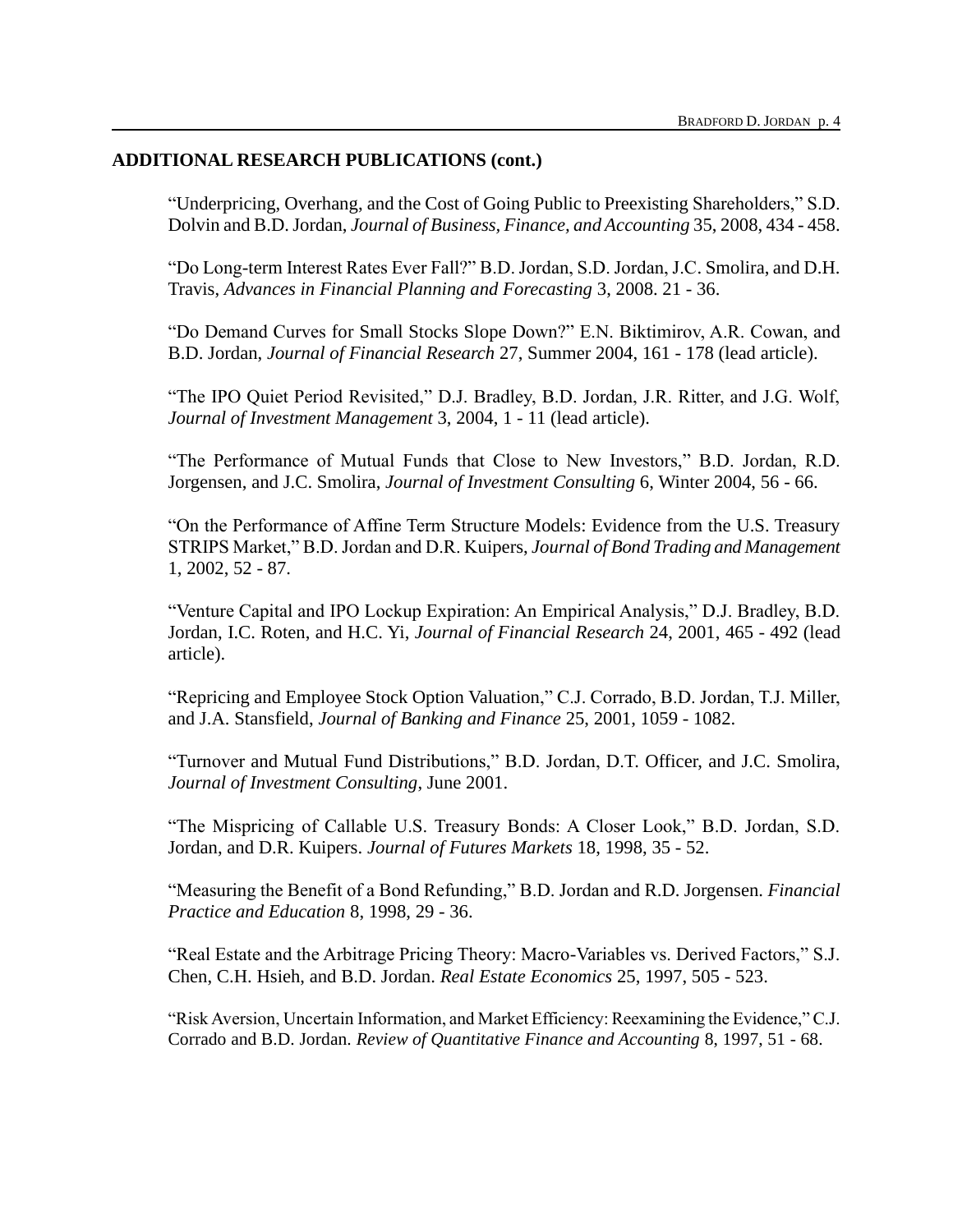## **ADDITIONAL RESEARCH PUBLICATIONS (cont.)**

"Salomon Brothers and the May 1991 Treasury Auction: Analysis of a Market Corner," B.D. Jordan and S.D. Jordan. *Journal of Banking and Finance* 20, 1996, 25 - 40. Abstracted in *CFA Digest*, Fall 1996.

"Short-term Price Reversals Following Major Price Innovations: Additional Evidence on Market Overreaction," D.N. Ketcher and B.D. Jordan, *Journal of Economics and Business* 46, 1994, 307 - 324*.*

"Some Empirical Tests of the APT: Macrovariables versus Derived Factors," S.J. Chen and B.D. Jordan, *Journal of Banking and Finance* 17, 1993, 65 - 90. Abstracted in *CFA Digest*, Fall 1993.

"The Simple Analytics of Depository Intermediary Soundness Regulations: A Pedagogic Note," J.M. Finkelstein and B.D. Jordan, *The Mid-Atlantic Journal of Business* 28, 1992.

"Uncovered Interest Parity: Some New Tests," B.D. Jordan and A. Patel, *Journal of International Finance* 2, 1992.

"Short-term Market Overreaction and the Bid-Ask Spread: An Empirical Investigation of NMS Securities," B.D. Jordan and J. Stansfield, *Journal of the Midwest Finance Association*, 1991.

"The Overreaction Hypothesis, Firm Size, and Stock Market Seasonality," G.N. Pettengill and B.D. Jordan, *Journal of Portfolio Management* 16, 1990, 60 - 64.

"Seasonality and Price Reversals in Daily Security Returns," G.N. Pettengill and B.D. Jordan, *Journal of the Midwest Finance Association*, 1990, 1 - 15.

"Returns to Initial Shareholders in Savings Institution Conversions: Evidence and Regulatory Implications," B.D. Jordan, J.A. Verbrugge, and R.M. Burns, *Journal of Financial Research* 11, 1988, 125 - 136.

"A Comprehensive Examination of Seasonality and Volume Effects in Daily Security Returns," G.N. Pettengill and B.D. Jordan, *Journal of Financial Research* 11, 1988, 57 - 70.

"APT versus CAPM Estimates of the Return Generating Function Parameters for Regulated Public Utilities," R.H. Pettway and B.D. Jordan, *Journal of Financial Research* 10, Fall 1987, Abstracted in *CFA Digest*, Winter 1988.

"Diversification, Double Leverage, and the Cost of Capital," R.H. Pettway and B.D. Jordan, *Journal of Financial Research* 6, 1983, 289 - 300.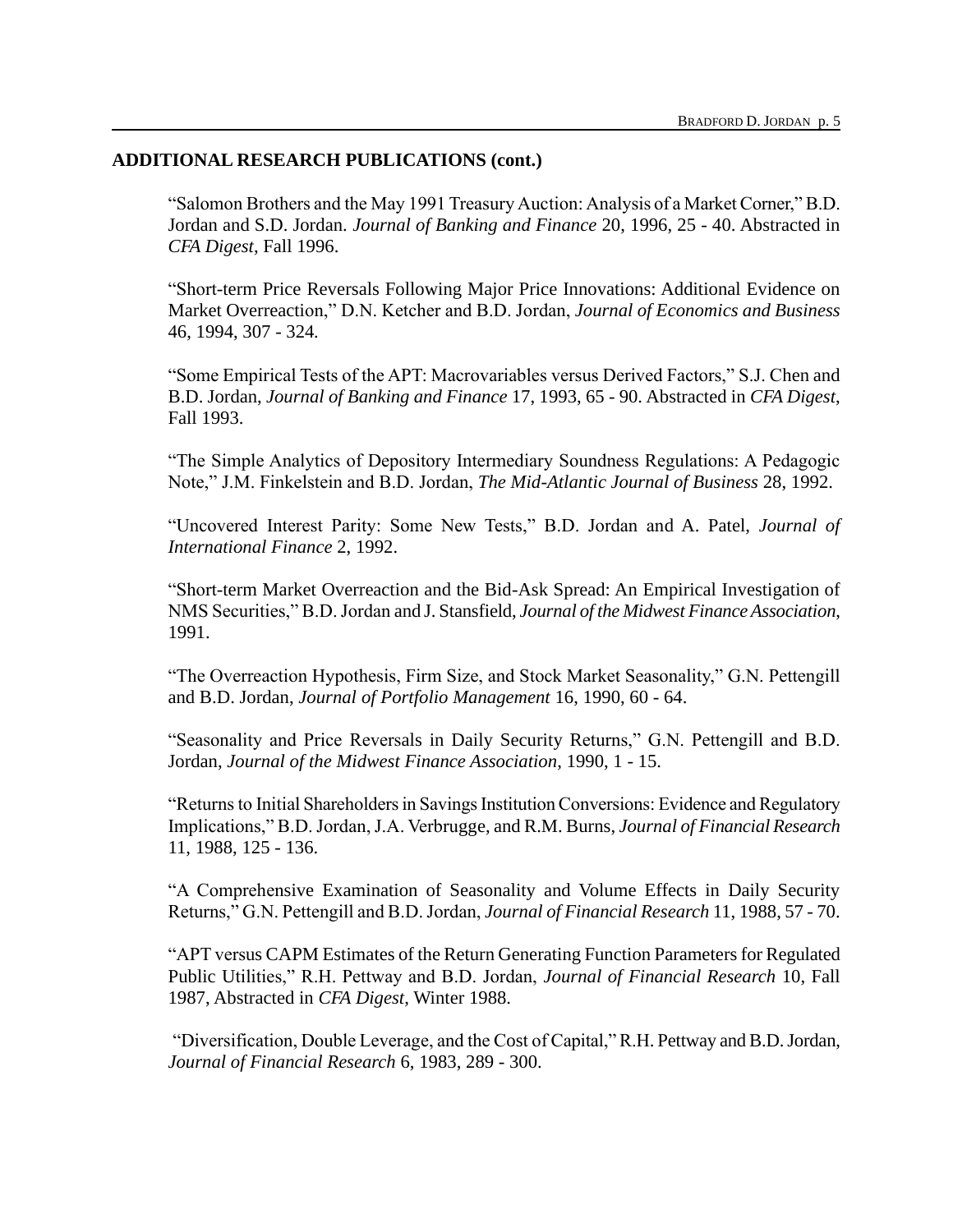## **ADDITIONAL PUBLICATIONS**

Book review of *The Venture Capital Cycle* by Paul Gompers and Josh Lerner, *Journal of Financial Research* 23, 2000, 545-545.

Book review of *Fixed Income Markets and Their Derivatives* by Suresh Sundaresan, *Journal of Finance* 52, 1997, 919 - 919.

"Underpricing in Mutual-to-Stock Savings and Loan Conversions: Evidence and Regulatory Implications," *FHLBB Invited Research Working Paper Series*, Working paper #55. Federal Home Loan Bank Board, October 1986, B.D. Jordan, R.M. Burns, and J.A. Verbrugge.

# **RESEARCH AWARDS AND OTHER HONORS**

*Review of Financial Economics* "Best Paper in Corporate Finance" Award. Paper: "Corporate Risk-Taking in Dual-Class Firms," B.D. Jordan, M.H. Liu, and S. Kim. Annual Meeting of the Southwestern Finance Association, 2017.

Paul Woolley Conference Best Paper Prize (Runner Up), Paper: "Wiser to Wait: Do Firms Optimally Execute Share Repurchases?" A.A. Bonaimé, K.W. Hankins, and B.D. Jordan, 2013.

*Journal of Financial Economics* Fama/DFA Prize in Capital Markets and Asset Pricing. Paper: "The Good News in Short Interest," E. Boehmer, Z.R. Huszár, and B.D. Jordan, 2010.

Gatton College of Business 2007 Robertson Faculty Research Leadership Award.

Midwest Finance Association 2005 Distinguished Scholar Award.

McGraw-Hill/Irwin "Revision of the Year," *Fundamentals of Corporate Finance* 6/e, S.A. Ross, R.W. Westerfield, and B.D. Jordan, 2003.

McGraw-Hill/Irwin "Outstanding Paper in Corporate Finance" Award. Paper: "The Quiet Period Goes Out with a Bang," D.J. Bradley, B.D. Jordan, and J.R. Ritter, Annual Meeting of the Financial Management Association, 2002.

*Journal of Financial Research* "2001 Outstanding Published Paper" Award (co-winner). Paper: "Venture Capital and IPO Lockup Expiration: An Empirical Analysis," D.J. Bradley, B.D. Jordan, I.C. Roten, and H.C. Yi.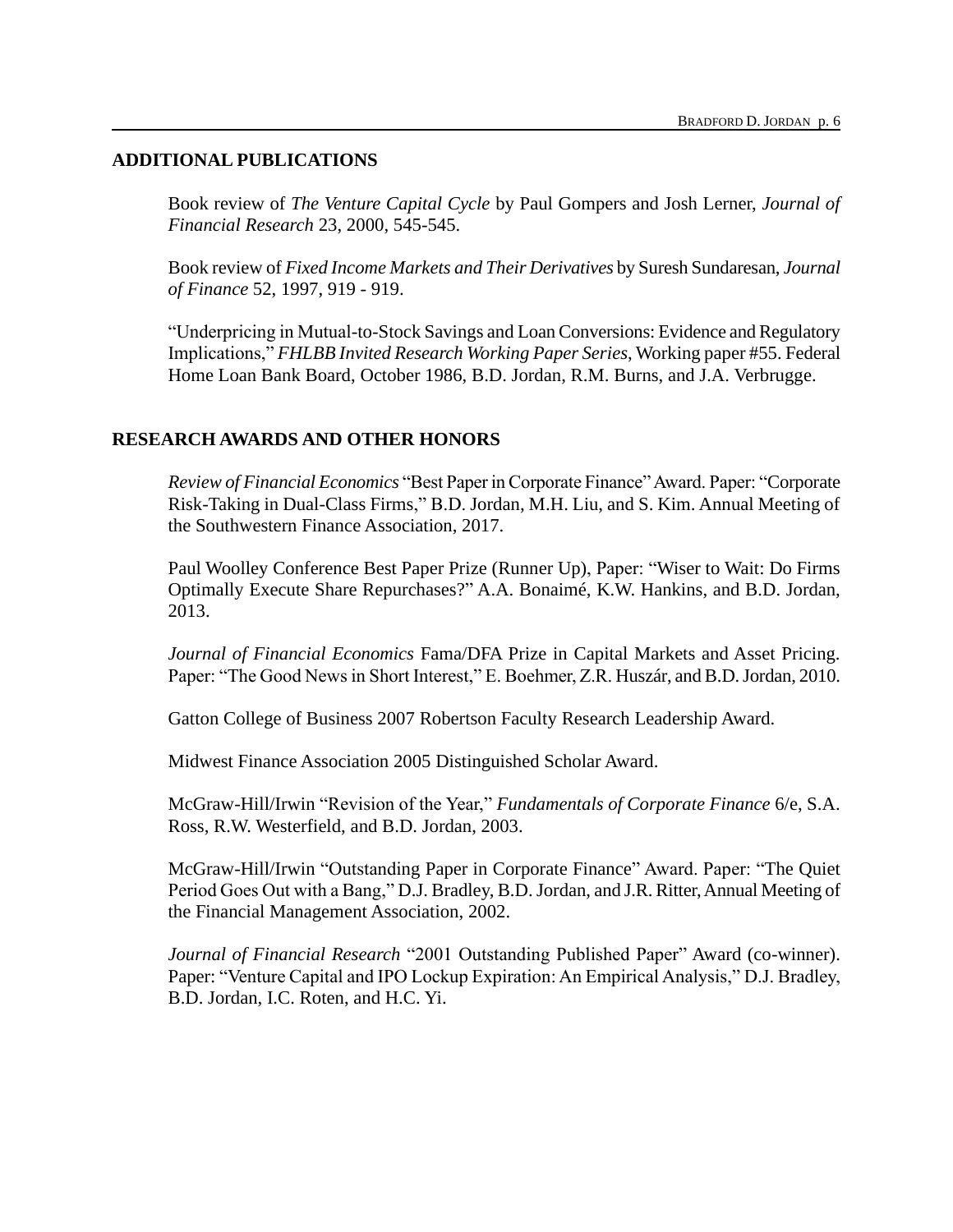## **RESEARCH AWARDS AND OTHER HONORS (cont.)**

American Association of Individual Investors "Outstanding Paper in Investments– Theoretical Emphasis" Award. Paper: "Inflation-Linked Treasuries: A Theoretical Model," B.D. Jordan and M.J. Highfield. Annual Meeting of the Midwest Finance Association, 2001.

Cleveland Society for Financial Analysis "Outstanding Paper in Investments–Applied Emphasis" Award. Paper: "All is Not Quiet on the IPO Front," D.J. Bradley and B.D. Jordan. Annual Meeting of the Midwest Finance Association, 2001.

ANBAR Citation of Highest Quality Rating, Paper: "Special Repo Rates: An Empirical Analysis," B.D. Jordan and S.D. Jordan, 1997.

American Association of Individual Investors "Outstanding Paper in Investments" Award. Paper: "STRIPS," B.D. Jordan and D.R. Kuipers. Annual Meeting of the Southern Finance Association, 1997.

Chicago Board of Trade "Outstanding Paper in Options and Futures" Award. Paper: "Negative Option Values are Possible: The Impact of Treasury Bond Futures on the Cash U.S. Treasury Market," B.D. Jordan and D.R. Kuipers. Annual Meeting of the Southern Finance Association, 1996.

Fixed Income Analysts Society "Outstanding Paper in Fixed Income" Award. Paper: "On the Performance of Affine Term Structure Models: Evidence from the U.S. Treasury STRIPS Market," B.D. Jordan and D.R. Kuipers. Annual Meeting of the Financial Management Association, 1996.

Richard D. Irwin "Most Successful New Title" Award, *Essentials of Corporate Finance* 1/e, S.A. Ross, R.W. Westerfield, and B.D. Jordan, 1996.

Harry Hall Trice Faculty Research Award, College of Business and Public Administration, University of Missouri-Columbia. Paper: "A Reexamination of Option Values Implicit in Callable U.S. Treasury Bonds," B.D. Jordan, S.D. Jordan, and R.D. Jorgensen. Awarded for the outstanding published research paper in the College of Business and Public Administration, 1995.

American Association of Individual Investors "Outstanding Paper in Investments" Award. Paper: "Stock Price Behavior Following Large Price Changes," C.J. Corrado and B.D. Jordan. Annual Meeting of the Southern Finance Association, 1992.

NationsBank "Outstanding Paper in Financial Institutions" Award. Paper: "Salomon Brothers and the May 1991 Treasury Auction: Analysis of a Market Corner," B.D. Jordan and S.D. Jordan. Annual Meeting of the Southern Finance Association, 1992.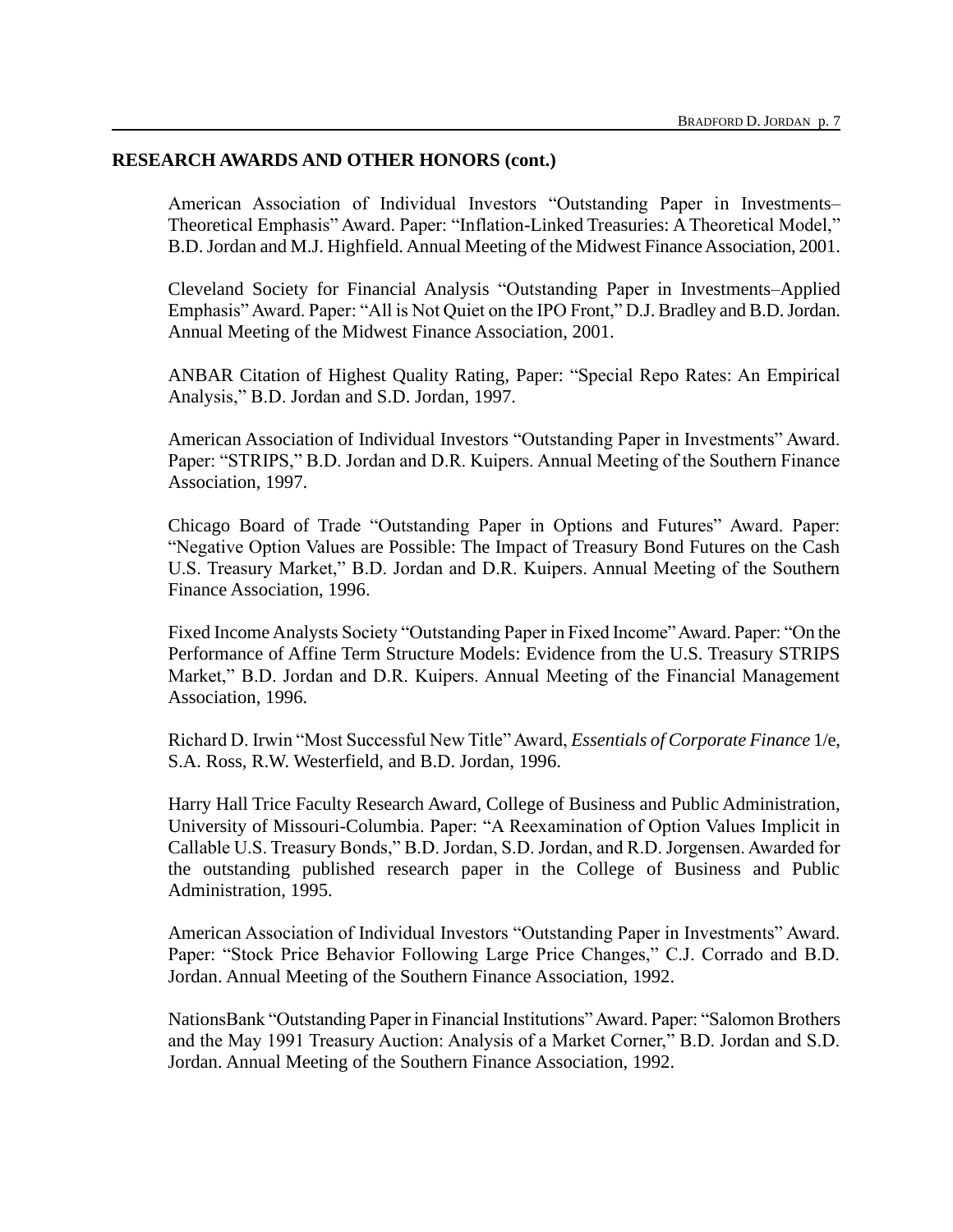# **RESEARCH AWARDS AND OTHER HONORS (cont.)**

Harry Hall Trice Faculty Research Award, College of Business and Public Administration, University of Missouri-Columbia. Paper: "Tax Options and the Pricing of Treasury Bond Triplets: Theory and Evidence" B.D. Jordan and S.D. Jordan. Awarded for the outstanding published research paper in the College of Business and Public Administration, 1992.

American Association of Individual Investors "Outstanding Paper in Investments" Award. Paper: "Tax Options and the Pricing of Treasury Bond Triplets: Theory and Evidence" B.D. Jordan and S.D. Jordan. Annual Meeting of the Southern Finance Association, 1991.

American Association of Individual Investors "Outstanding Paper in Investments" Award. Paper: "Short-term Overreaction and the Uncertain Information Hypothesis: A Closer Look at the Evidence," B.D. Jordan and D.N. Ketcher. Annual Meeting of the Southern Finance Association, 1990.

American Association of Individual Investors "Outstanding Paper in Investments" Award. Paper: "The Interaction Between Seasonal and Overreaction Effects for Daily Returns" G.N. Pettengill and B.D. Jordan. Annual Meeting of the Midwest Finance Association, 1989.

American Association of Individual Investors "Outstanding Paper in Investments" Award. Paper: "Measuring Mutual Fund Portfolio Turnover and Concentration," B.D. Jordan, S.D. Jordan, and J.D. Stowe. Annual Meeting of the Southern Finance Association, 1987.

National Merit Scholar, 1976.

# **PH.D. DISSERTATIONS CHAIRED**

Kim, Soohyung, "Two Essays on Corporate Finance," 2015 (University of Wisconsin-La Crosse).

Riley, T.B., "Two Essays on the Volatility Anomaly," 2014 (University of Arkansas).

Hong, X., "Three Essays on Investments," 2014 (Zhejiang University).

Acharya, S., "An Investigation into Long-Run Abnormal Returns using Propensity Score Matching," 2012 (co-chair) (Murray State University).

Rabarison, M.K., "An Analysis of Mutual Fund Brokerage Commissions," 2012 (University of Texas-Pan American).

Kirby, J.E., "Stock Prices and Barriers to Arbitrage: Three Essays," 2010 (Butler University).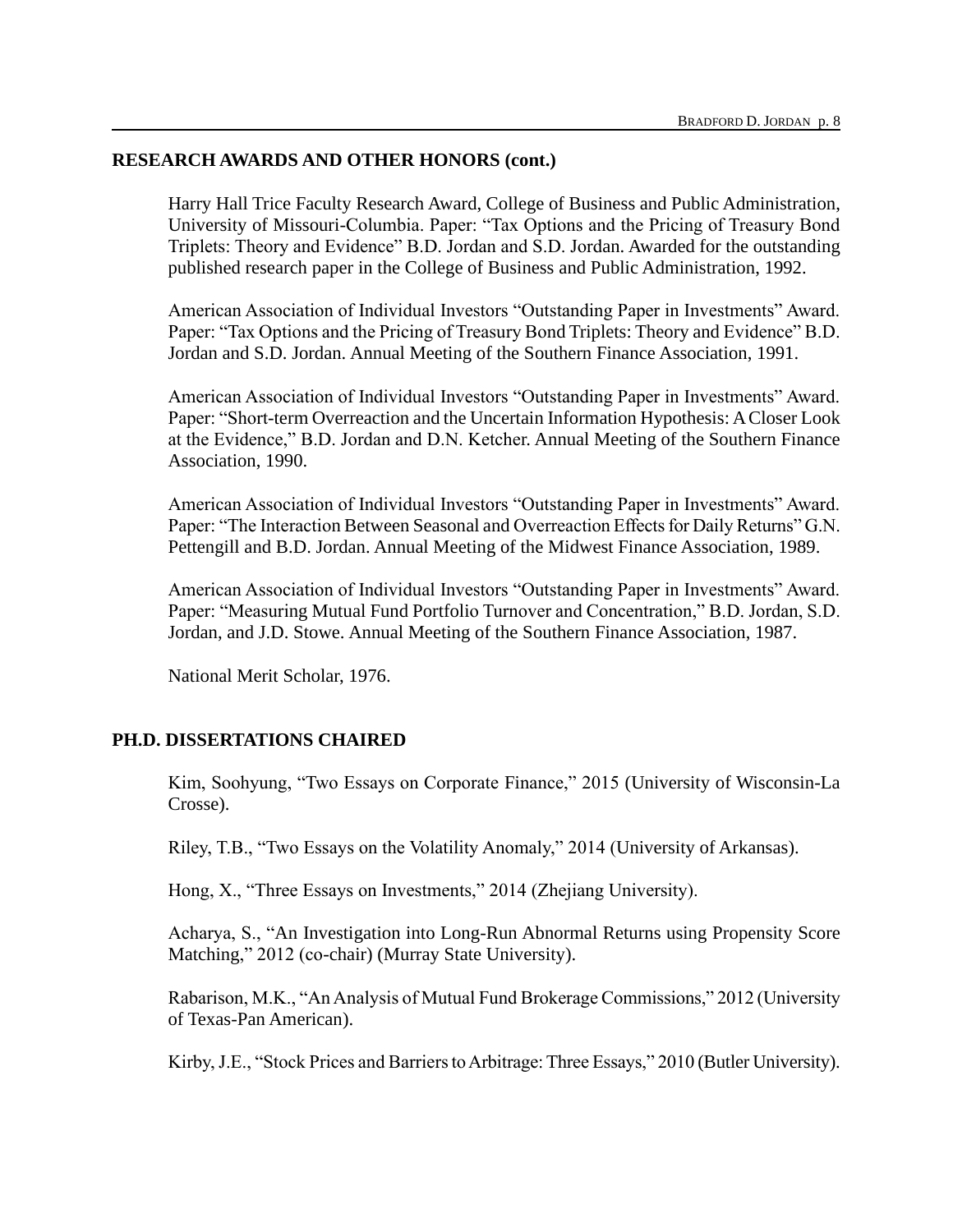## **PH.D. DISSERTATIONS CHAIRED (cont.)**

Fulkerson, J.A. "An Analysis of Alternate Portfolio Decomposition Methods," 2009 (Loyola University Maryland).

Wu, Q., "Do Investment Banks Listen to Their Own Analysts?" 2008 (University of Nevada-Reno).

Eser, Z., "Persistence in Mutual Fund Returns," 2007 (Eastern Kentucky University).

Huszar, Z.R, "Short Interest on NASDAQ: Good News, Bad News, or No News?" 2007 (National University of Singapore).

Dolvin, S.D., "Share Overhang and the Costs of Going Public," 2004 (Butler University).

Highfield, M.J., "On the Relative Yields of Taxable and Tax-exempt Bonds," 2002 (Mississippi State University).

Bradley, D.J., "The IPO Quiet Period and the Initiation of Analyst Coverage," 2001 (University of South Florida).

Biktimirov, E.N., "Reconstitution Effects for the Russell 2000 Index,"1999 (Brock University).

Kuipers, D.R. "The Term Structure of Interest Rates, Cross-Market Integration, and Pricing Efficiency in the U.S. Treasury Market," 1996 (University of Missouri-Kansas City).

Stansfield, J.S., "Valuation of Executive Stock Options with Reset Features," 1996 (University of Missouri-Columbia).

Jorgensen, R.D. "Taxes and the Valuation of Treasury Securities: Theory and Evidence," 1994 (Creighton University).

Chiou, S.N. "Determinants of the Value of Call and Sinking Fund Provisions on Corporate Bonds," 1993 (National Chung Cheng University, Taiwan).

Young, M.T. "Do Financial Markets Reward Risk? An Empirical Analysis of the Risk/Return Tradeoff in U.S. Financial Markets," 1992 (Central Washington University).

Ketcher, D.N. "The Behavior of Security Returns in Response to New Information: A Study of Events," 1991 (Hunter Asset Management).

Chen, S.J. "Some Empirical Tests in the Arbitrage Pricing Theory: Macro-variables versus Derived Factors," 1988 (Metropolitan State University-Denver).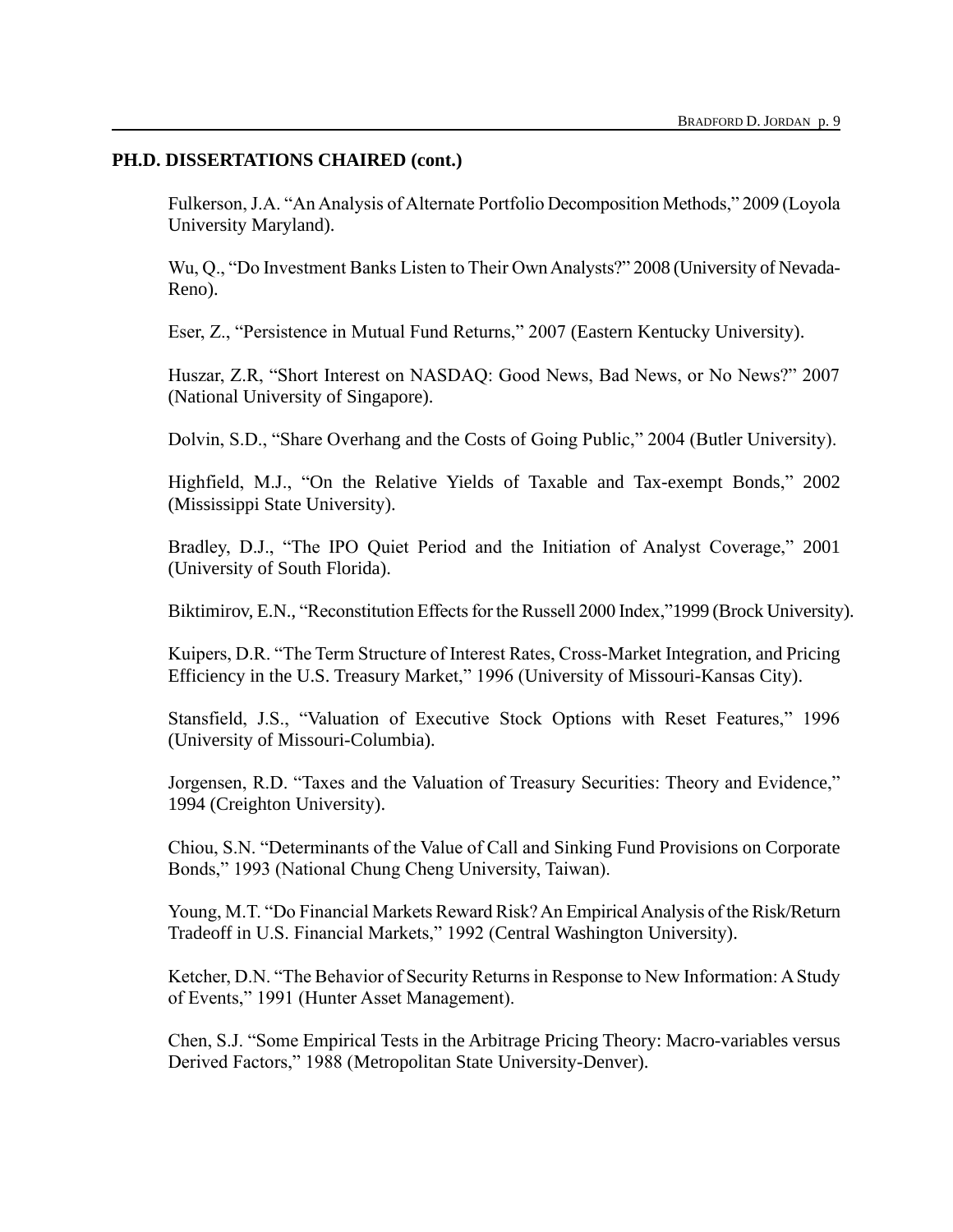#### **TEXTBOOKS PUBLISHED**

Corporate Finance: Core Principles and Applications, 6<sup>th</sup> ed., McGraw-Hill (2021), S.A. Ross, R.W. Westerfield, J.F. Jaffe, and B.D. Jordan.

Fundamentals of Investments: Valuation and Management, 9<sup>th</sup> ed., McGraw-Hill (2021), B.D. Jordan, T.W. Miller, and S.D. Dolvin.

*Fundamentals of Corporate Finance*, 10<sup>th</sup> Canadian ed., McGraw-Hill Canada (2020), S.A. Ross, R.W. Westerfield, B.D. Jordan, G.S. Roberts, J.A. Pandes, and T. Holloway.

Essentials of Corporate Finance, 5<sup>th</sup> Australian ed., McGraw-Hill Australia (2020), S.A. Ross, R.W. Westerfield, B.D. Jordan, R. Trayler, G. Hambusch, and C. Koh.

Corporate Finance, 12<sup>th</sup> ed., McGraw-Hill (2019), S.A. Ross, R.W. Westerfield, J.F. Jaffe, and B.D. Jordan.

*Fundamentals of Corporate Finance*,  $12<sup>th</sup>$  ed., McGraw-Hill (2018), S.A. Ross, R.W. Westerfield, and B.D. Jordan.

*Corporate Finance: Core Principles and Applications*, 5<sup>th</sup> ed., McGraw-Hill (2018), S.A. Ross, R.W. Westerfield, J.F. Jaffe, and B.D. Jordan.

Fundamentals of Investments: Valuation and Management, 8<sup>th</sup> ed., McGraw-Hill (2018), B.D. Jordan, T.W. Miller, and S.D. Dolvin.

Essentials of Corporate Finance, 9<sup>th</sup> ed., McGraw-Hill/Irwin (2017), S.A. Ross, R.W. Westerfield, and B.D. Jordan.

Essentials of Corporate Finance, 5<sup>th</sup> Australian ed., McGraw-Hill Australia (2017), S.A. Ross, R.W. Westerfield, B.D. Jordan, R. Trayler, Van de Venter, T.W., and R. Bird.

*Corporate Finance*, 11<sup>th</sup> ed., McGraw-Hill (2016), S.A. Ross, R.W. Westerfield, J.F. Jaffe, and B.D. Jordan.

*Fundamentals of Corporate Finance*,  $11<sup>th</sup>$  ed., McGraw-Hill (2016), S.A. Ross, R.W. Westerfield, and B.D. Jordan.

Fundamentals of Corporate Finance, 9<sup>th</sup> Canadian ed., McGraw-Hill/Ryerson (2016), S.A. Ross, R.W. Westerfield, B.D. Jordan, and G.S. Roberts.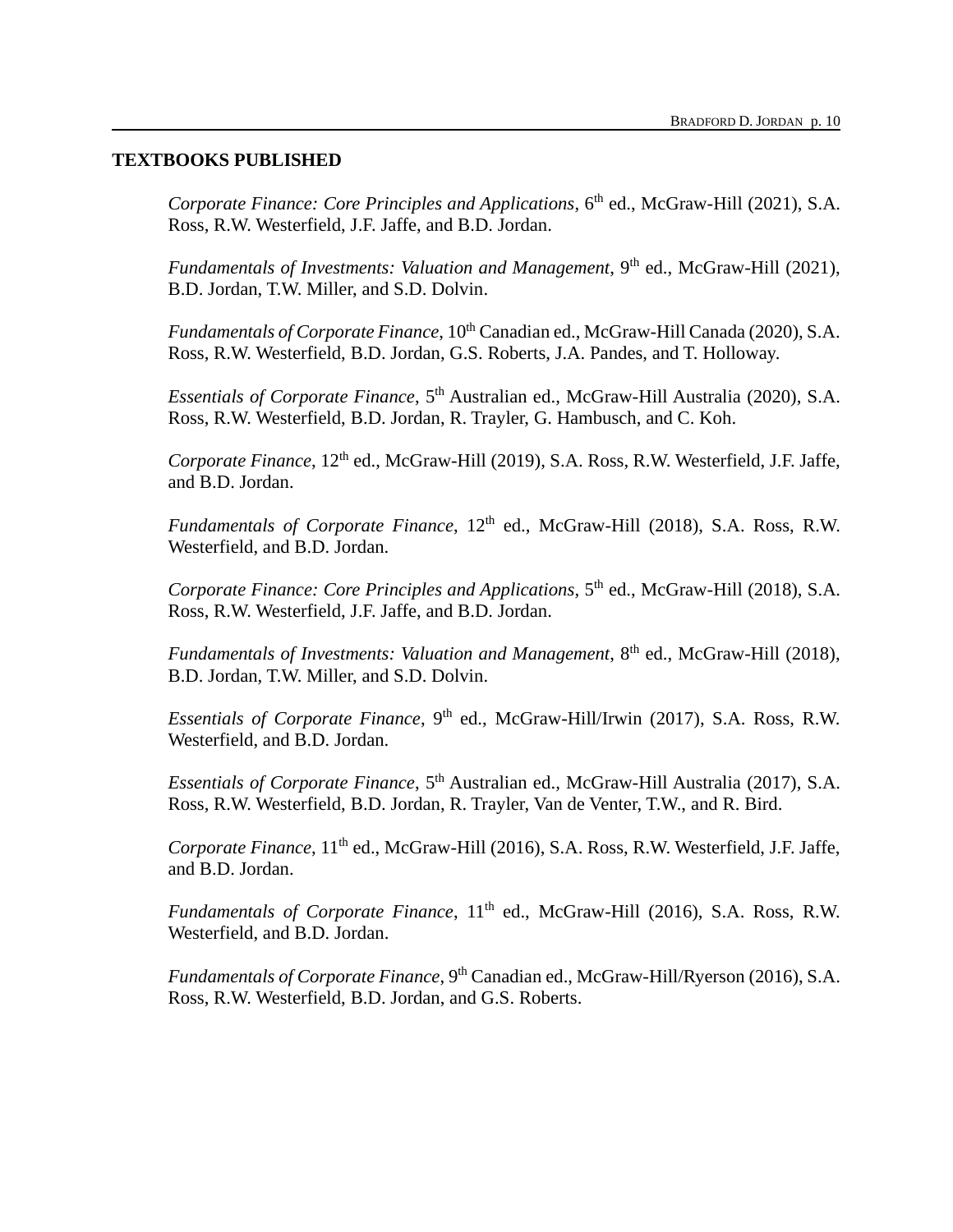Fundamentals of Investments: Valuation and Management, 7<sup>th</sup> ed., McGraw-Hill (2015), B.D. Jordan, T.W. Miller, and S.D. Dolvin.

*Corporate Finance: Core Principles and Applications*, 4<sup>th</sup> ed., McGraw-Hill (2014), S.A. Ross, R.W. Westerfield, J.F. Jaffe, and B.D. Jordan.

Essentials of Corporate Finance, 8<sup>th</sup> ed., McGraw-Hill/Irwin (2014), S.A. Ross, R.W. Westerfield, and B.D. Jordan.

Essentials of Corporate Finance, 3<sup>rd</sup> Australian ed., McGraw-Hill Australia (2014), S.A. Ross, R.W. Westerfield, B.D. Jordan, R. Trayler, and R. Bird.

Fundamentals of Corporate Finance, 6<sup>th</sup> Australian ed., McGraw-Hill (2014), S.A. Ross, Bianchi, R., M.J. Christensen, M.E. Drew, R.W. Westerfield, and B.D. Jordan.

Fundamentals of Corporate Finance: European Edition, 2<sup>nd</sup> ed., McGraw-Hill (2014), S.A. Ross, R.W. Westerfield, J. Jaffe, B.D. Jordan, D. Hillier, and I. Clacher.

Fundamentals of Corporate Finance, 7<sup>th</sup> Australian ed., McGraw-Hill (2014), S.A. Ross, Bianchi, R., M.J. Christensen, M.E. Drew, R.W. Westerfield, and B.D. Jordan.

*Fundamentals of Corporate Finance*, 10<sup>th</sup> ed., McGraw-Hill/Irwin (2013), S.A. Ross, R.W. Westerfield, and B.D. Jordan.

Fundamentals of Corporate Finance, 8<sup>th</sup> Canadian ed., McGraw-Hill/Ryerson (2013), S.A. Ross, R.W. Westerfield, B.D. Jordan, and G.S. Roberts.

Corporate Finance: European Edition, 2<sup>nd</sup> ed., McGraw-Hill (2013), S.A. Ross, R.W. Westerfield, J. Jaffe, B.D. Jordan, and D. Hillier.

Fundamentals of Investments: Valuation and Management, 3<sup>rd</sup> Canadian ed., McGraw-Hill/Ryerson (2012), B.D. Jordan, T.W. Miller, and A. Yuce.

Fundamentals of Investments: Valuation and Management, 6<sup>th</sup> ed., McGraw-Hill/Irwin (2012), B.D. Jordan, T.W. Miller, and S.D. Dolvin.

Fundamentals of Corporate Finance, 5<sup>th</sup> South African ed., McGraw-Hill (2012), C.S. Firer, S.A. Ross, R.W. Westerfield, and B.D. Jordan.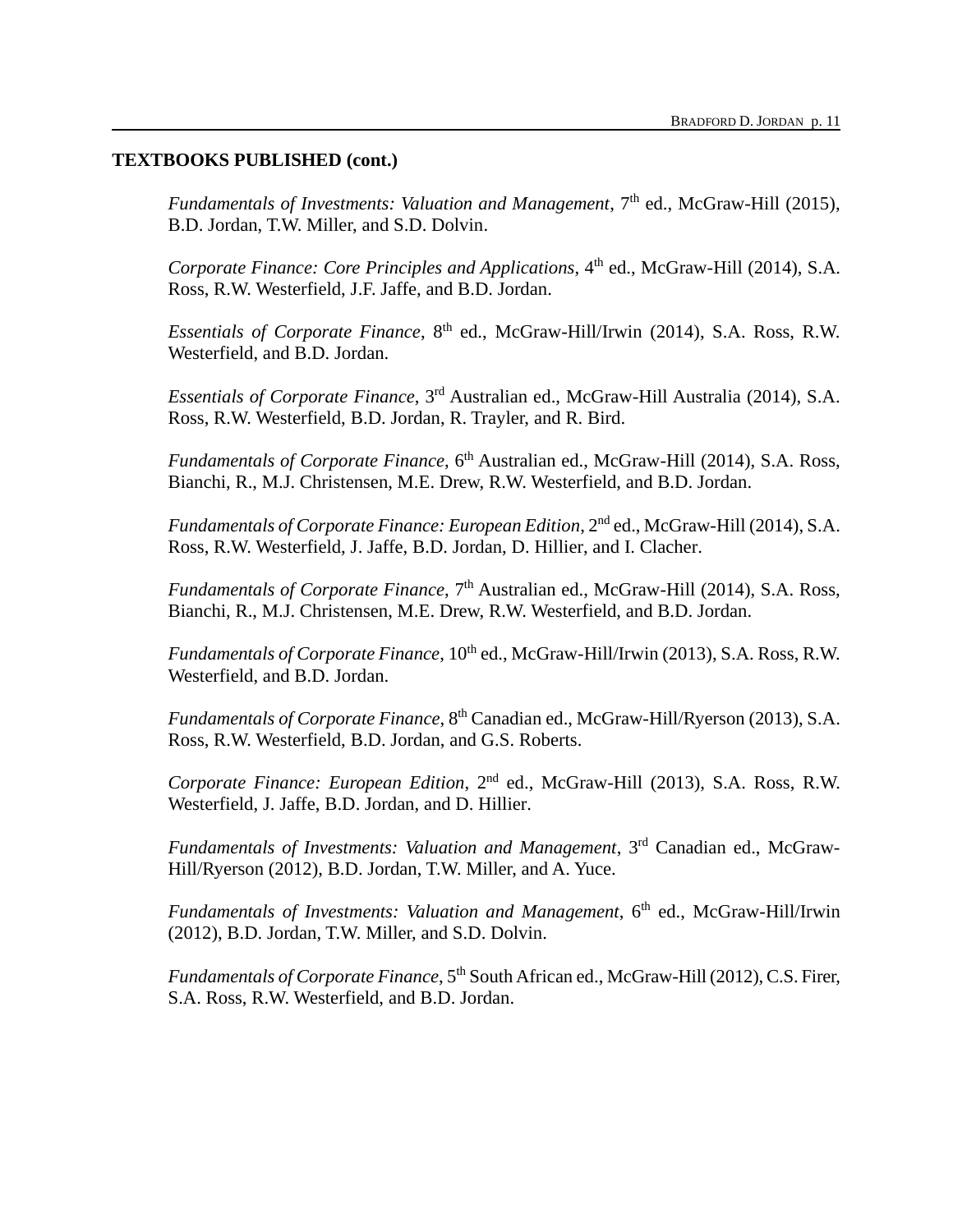*Corporate Finance: Core Principles and Applications*, 3rd ed., McGraw-Hill/Irwin (2011), S.A. Ross, R.W. Westerfield, J.F. Jaffe, and B.D. Jordan.

Essentials of Corporate Finance, 7<sup>th</sup> ed., McGraw-Hill/Irwin (2011), S.A. Ross, R.W. Westerfield, and B.D. Jordan.

Fundamentals of Corporate Finance, 5<sup>th</sup> Australian ed., McGraw-Hill (2011), S.A. Ross, M.J. Christensen, M.E. Drew, S.C. Thompson, R.W. Westerfield, and B.D. Jordan.

Fundamentals of Corporate Finance: European Edition, 1<sup>st</sup> ed., McGraw-Hill (2011), S.A. Ross, R.W. Westerfield, J. Jaffe, B.D. Jordan, and D. Hillier.

Fundamentals of Corporate Finance, 9<sup>th</sup> ed., McGraw-Hill/Irwin (2010), S.A. Ross, R.W. Westerfield, and B.D. Jordan.

Fundamentals of Corporate Finance, 7<sup>th</sup> Canadian ed., McGraw-Hill/Ryerson (2010), S.A. Ross, R.W. Westerfield, B.D. Jordan, and G.S. Roberts.

Essentials of Corporate Finance, 2<sup>nd</sup> Australian ed., McGraw-Hill (2010), S.A. Ross, R. Trayler, R. Bird, R.W. Westerfield, and B.D. Jordan.

Fundamentals of Corporate Finance, 5<sup>th</sup> Australian ed., McGraw-Hill (2010), S.A. Ross, M.J. Christensen, M. Drew, S.C. Thompson, R.W. Westerfield, and B.D. Jordan.

Corporate Finance: European Edition, 1<sup>st</sup> ed., McGraw-Hill (2010), S.A. Ross, R.W. Westerfield, J. Jaffe, B.D. Jordan, and D. Hillier.

Fundamentals of Investments: Valuation and Management, 2<sup>nd</sup> Canadian ed., McGraw-Hill/Ryerson (2009), B.D. Jordan, T.W. Miller, and A. Yuce.

*Corporate Finance: Core Principles and Applications*, 2<sup>nd</sup> ed., McGraw-Hill/Irwin (2009), S.A. Ross, R.W. Westerfield, J.F. Jaffe, and B.D. Jordan.

Fundamentals of Investments: Valuation and Management, 5<sup>th</sup> ed., McGraw-Hill/Irwin (2009), B.D. Jordan and T.W. Miller.

*Modern Financial Management: International Student Edition*, 8 th ed., McGraw-Hill/Irwin (2008), S.A. Ross, R.W. Westerfield, J. Jaffe, and B.D. Jordan.

Essentials of Corporate Finance, 6<sup>th</sup> ed., McGraw-Hill/Irwin (2008), S.A. Ross, R.W. Westerfield, and B.D. Jordan.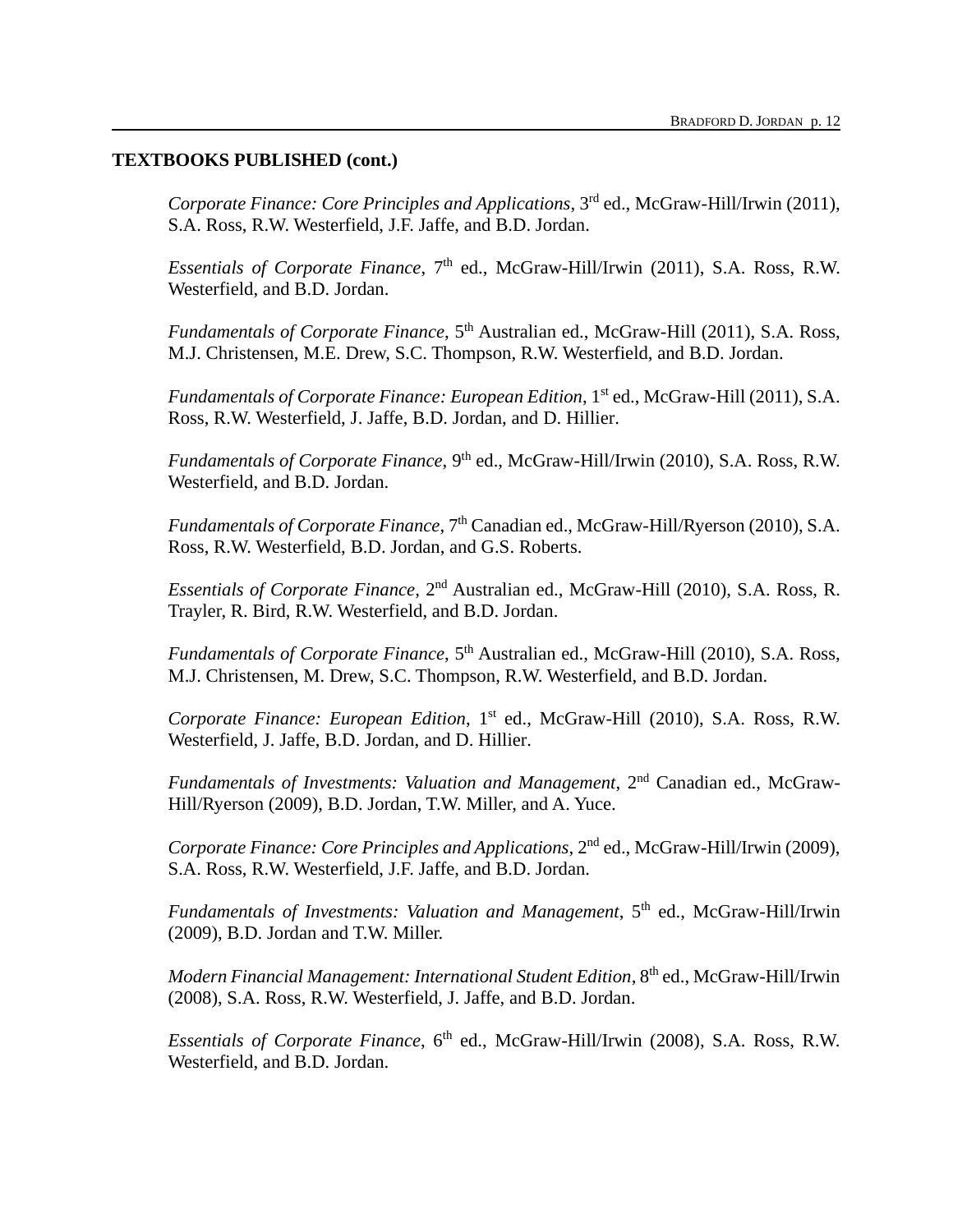Fundamentals of Corporate Finance, 4<sup>th</sup> South African ed., McGraw-Hill (2008), C.S. Firer, S.A. Ross, R.W. Westerfield, and B.D. Jordan.

Essentials of Corporate Finance, 1<sup>st</sup> Australian ed., McGraw-Hill (2008), S.A. Ross, R. Trayler, R. Bird, R.W. Westerfield, and B.D. Jordan.

Essentials of Corporate Finance, 1<sup>st</sup> Canadian ed., McGraw-Hill/Ryerson (2008), S.A. Ross, R.W. Westerfield, B.D. Jordan, and E.N. Biktimirov.

Fundamentals of Corporate Finance, 8<sup>th</sup> ed., McGraw-Hill/Irwin (2008), S.A. Ross, R.W. Westerfield, and B.D. Jordan.

Fundamentals of Investments: Valuation and Management, 4<sup>th</sup> ed., McGraw-Hill/Irwin (2008), B.D. Jordan and T.W. Miller.

*Corporate Finance: Core Principles and Applications*, 1<sup>st</sup> ed., McGraw-Hill/Irwin (2008), S.A. Ross, R.W. Westerfield, J.F. Jaffe, and B.D. Jordan.

Essentials of Corporate Finance, 5<sup>th</sup> ed., McGraw-Hill/Irwin (2007), S.A. Ross, R.W. Westerfield, and B.D. Jordan.

Fundamentals of Corporate Finance, 6<sup>th</sup> Canadian ed., McGraw-Hill/Ryerson (2007), S.A. Ross, R.W. Westerfield, B.D. Jordan, and G.S Roberts.

Fundamentals of Corporate Finance, 4<sup>th</sup> Australian ed., McGraw-Hill (2007), S.A. Ross, S.C. Thompson, M.J. Christensen, R.W. Westerfield, and B.D. Jordan.

Fundamentals of Corporate Finance, 7<sup>th</sup> ed., McGraw-Hill/Irwin (2006), S.A. Ross, R.W. Westerfield, and B.D. Jordan.

*Fundamentals of Investments: Valuation and Management*, 1 st Canadian ed., McGraw-Hill/Ryerson (2006), C.J. Corrado, B.D. Jordan, and A. Yuce.

Fundamentals of Corporate Finance, 5<sup>th</sup> Canadian ed., McGraw-Hill/Ryerson (2005), S.A. Ross, R.W. Westerfield, B.D. Jordan, and G.S Roberts.

Fundamentals of Investments: Valuation and Management, 3<sup>rd</sup> ed., McGraw-Hill/Irwin (2005), C.J. Corrado and B.D. Jordan.

*Essentials of Corporate Finance*, 4 th ed., McGraw-Hill/Irwin (2004), S.A. Ross, R.W. Westerfield, and B.D. Jordan.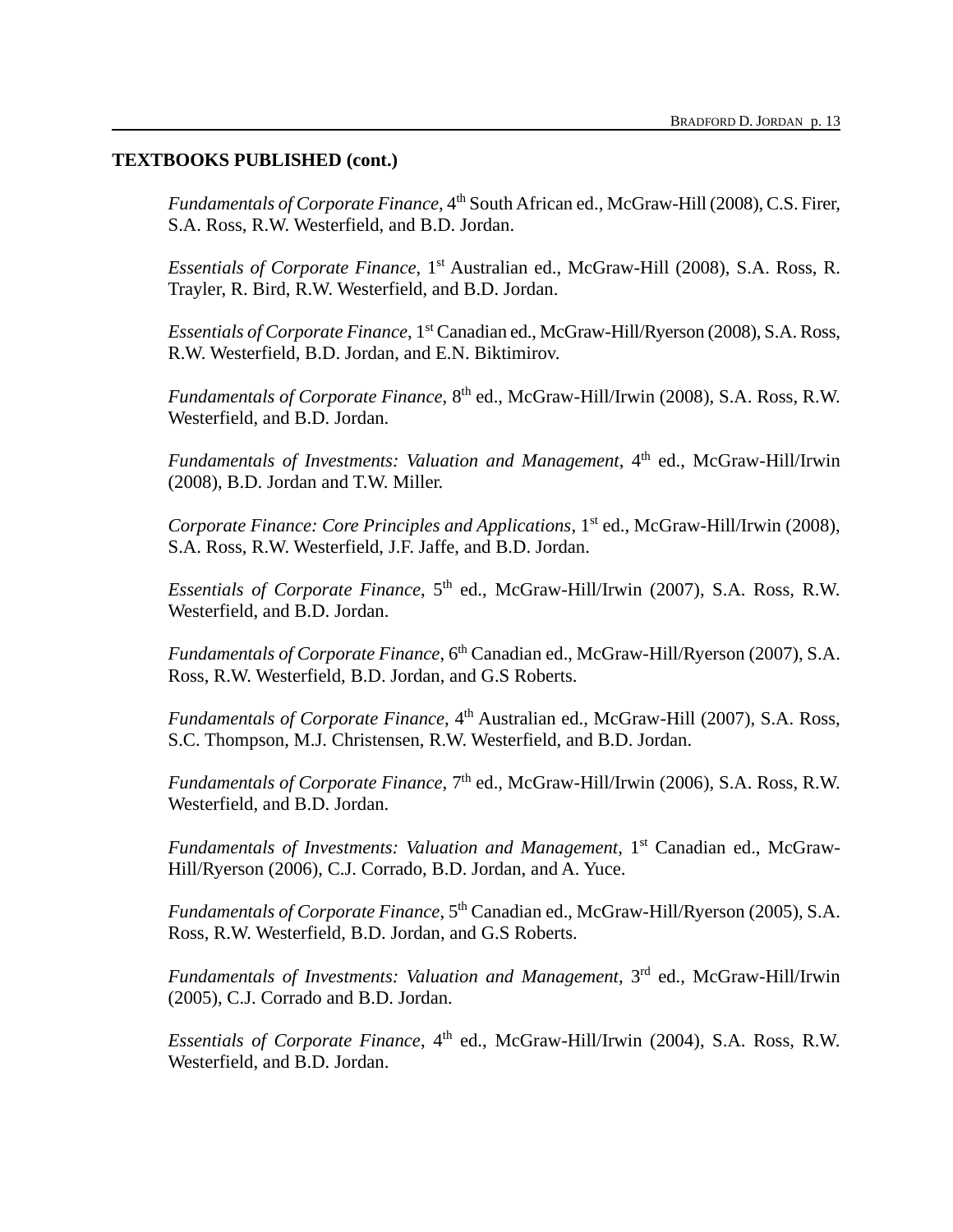Fundamentals of Corporate Finance, 3<sup>rd</sup> South African ed., McGraw-Hill (2004), C.S. Firer, S.A. Ross, R.W. Westerfield, and B.D. Jordan.

Fundamentals of Corporate Finance, 3<sup>rd</sup> Australian ed., McGraw-Hill/Irwin (2004), S.A. Ross, S.C. Thompson, M.J. Christensen, R.W. Westerfield, and B.D. Jordan.

Fundamentals of Corporate Finance, 6<sup>th</sup> ed., McGraw-Hill/Irwin (2003), S.A. Ross, R.W. Westerfield, and B.D. Jordan. McGraw-Hill/Irwin "Revision of the Year."

Fundamentals of Corporate Finance, 4<sup>th</sup> Canadian ed., McGraw-Hill/Ryerson (2002), S.A. Ross, R.W. Westerfield, B.D. Jordan, and G.S Roberts.

*Fundamentals of Investments: Valuation and Management*, 2nd ed., McGraw-Hill/Irwin (2002), C.J. Corrado and B.D. Jordan.

*Essentials of Corporate Finance*, 3 rd ed., McGraw-Hill/Irwin (2001), S.A. Ross, R.W. Westerfield, and B.D. Jordan.

Fundamentals of Corporate Finance, 2<sup>nd</sup> Australian ed., Richard D. Irwin (2001), S.A. Ross, S.C. Thompson, M.J. Christensen, R.W. Westerfield, and B.D. Jordan.

*Fundamentals of Corporate Finance*, 2nd South African ed. (2001), Richard D. Irwin, S.A. Ross, R.W. Westerfield, B.D. Jordan, and C.S. Firer.

*Fundamentals of Corporate Finance*, 5<sup>th</sup> ed., Irwin/McGraw-Hill (2000), S.A. Ross, R.W. Westerfield, and B.D. Jordan.

*Fundamentals of Investments: Valuation and Management*, 1<sup>st</sup> ed., Irwin/McGraw-Hill (2000), C.J. Corrado and B.D. Jordan.

*Fundamentals of Corporate Finance*, 3rd Canadian ed., McGraw-Hill/Ryerson (1999), S.A. Ross, R.W. Westerfield, B.D. Jordan, and G.S Roberts.

*Essentials of Corporate Finance*, 2nd ed., Irwin/McGraw-Hill (1999), S.A. Ross, R.W. Westerfield, and B.D. Jordan.

*Fundamentals of Corporate Finance*, 4<sup>th</sup> ed., Irwin/McGraw-Hill (1997), S.A. Ross, R.W. Westerfield, and B.D. Jordan.

*Fundamentals of Corporate Finance*, 1<sup>st</sup> South African ed., Richard D. Irwin (1996), S.A. Ross, R.W. Westerfield, B.D. Jordan, and C.S. Firer.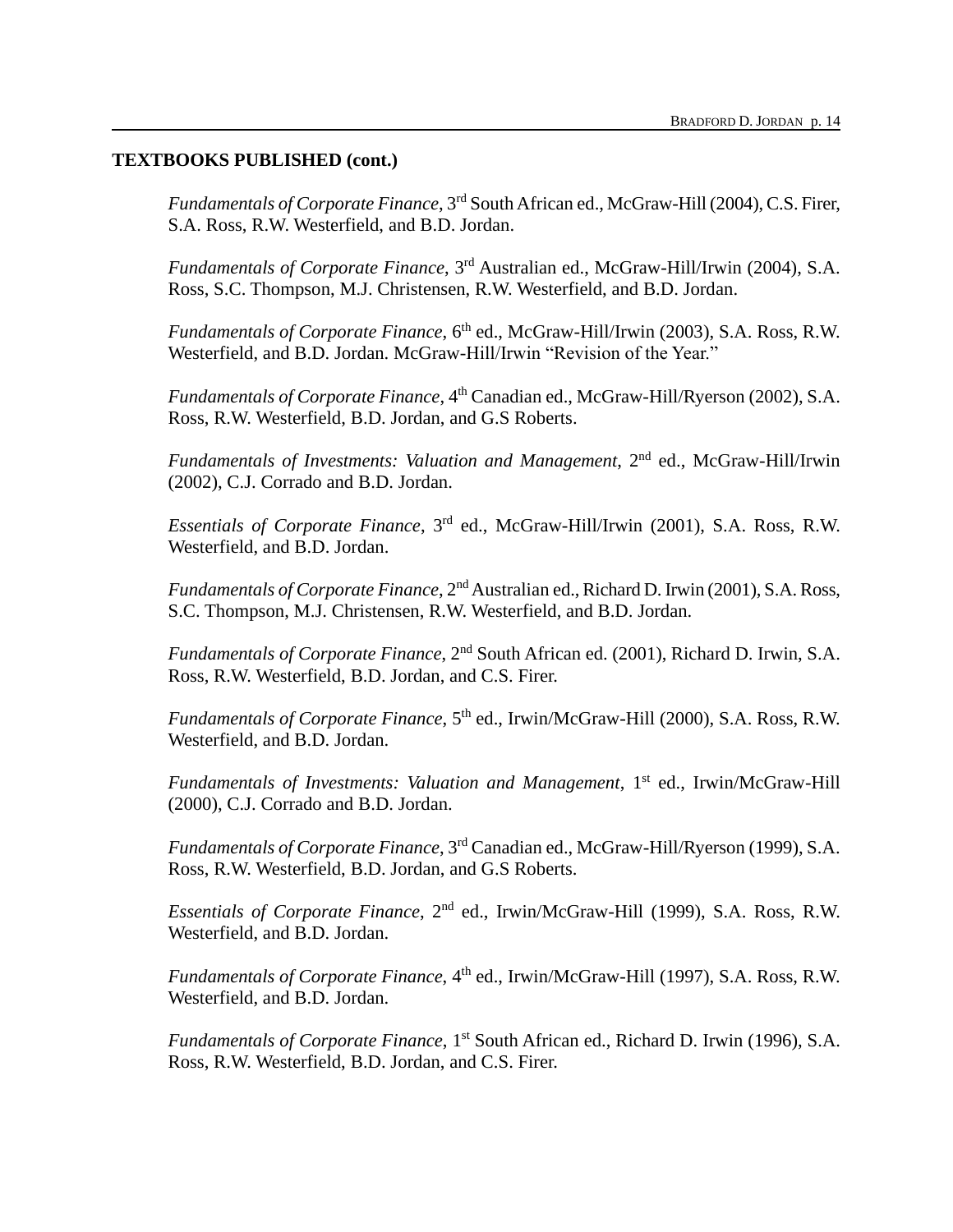*Fundamentals of Corporate Finance*, 2nd Canadian ed., Richard D. Irwin (1996), S.A. Ross, R.W. Westerfield, B.D. Jordan, and G.S Roberts.

*Essentials of Corporate Finance*, 1<sup>st</sup> ed., Richard D. Irwin (1996), S.A. Ross, R.W. Westerfield, and B.D. Jordan. Richard D. Irwin "Most Successful New Title."

*Fundamentals of Corporate Finance*, 3rd ed., Richard D. Irwin (1995), S.A. Ross, R.W. Westerfield, and B.D. Jordan.

*Fundamentals of Corporate Finance*, 1<sup>st</sup> Australian ed., Richard D. Irwin (1995), S.A. Ross, S.C. Thompson, M.J. Christensen, R.W. Westerfield, and B.D. Jordan.

*Fundamentals of Corporate Finance*, 2nd ed., Richard D. Irwin (1993), S.A. Ross, R.W. Westerfield, and B.D. Jordan.

*Fundamentals of Corporate Finance*, 1<sup>st</sup> Canadian ed., Richard D. Irwin (1993), S.A. Ross, R.W. Westerfield, B.D. Jordan, and G.S Roberts.

*Fundamentals of Corporate Finance*, 1<sup>st</sup> ed., Richard D. Irwin (1991), S.A. Ross, R.W. Westerfield, and B.D. Jordan.

Translations: Various editions of *Corporate Finance*, *Fundamentals of Corporate Finance, Essentials of Corporate Finance, Fundamentals of Investments*, and *Corporate Finance: Core Principles and Applications* have been translated into Azerbaijan, Chinese, Dutch, French, Indonesian, Italian, Korean, Malaysian, Polish, Portuguese, Russian, Spanish, and Thai.

## **COURSES TAUGHT**

Seminar in Corporate Finance (PhD) Seminar in Investments and Capital Markets (PhD) Seminar in Asset Pricing Theory I & II (PhD) Seminar in Mathematical Finance (PhD, co-taught) Introductory Corporate Finance (MBA and Undergraduate) Applied Financial Management (Case analyses, MBA and Undergraduate) Introductory Investments (MBA and Undergraduate) Applied Investments (Student-run money management, MBA and Undergraduate) International Finance (MBA and Undergraduate) Quantitative Portfolio Analysis (Undergraduate)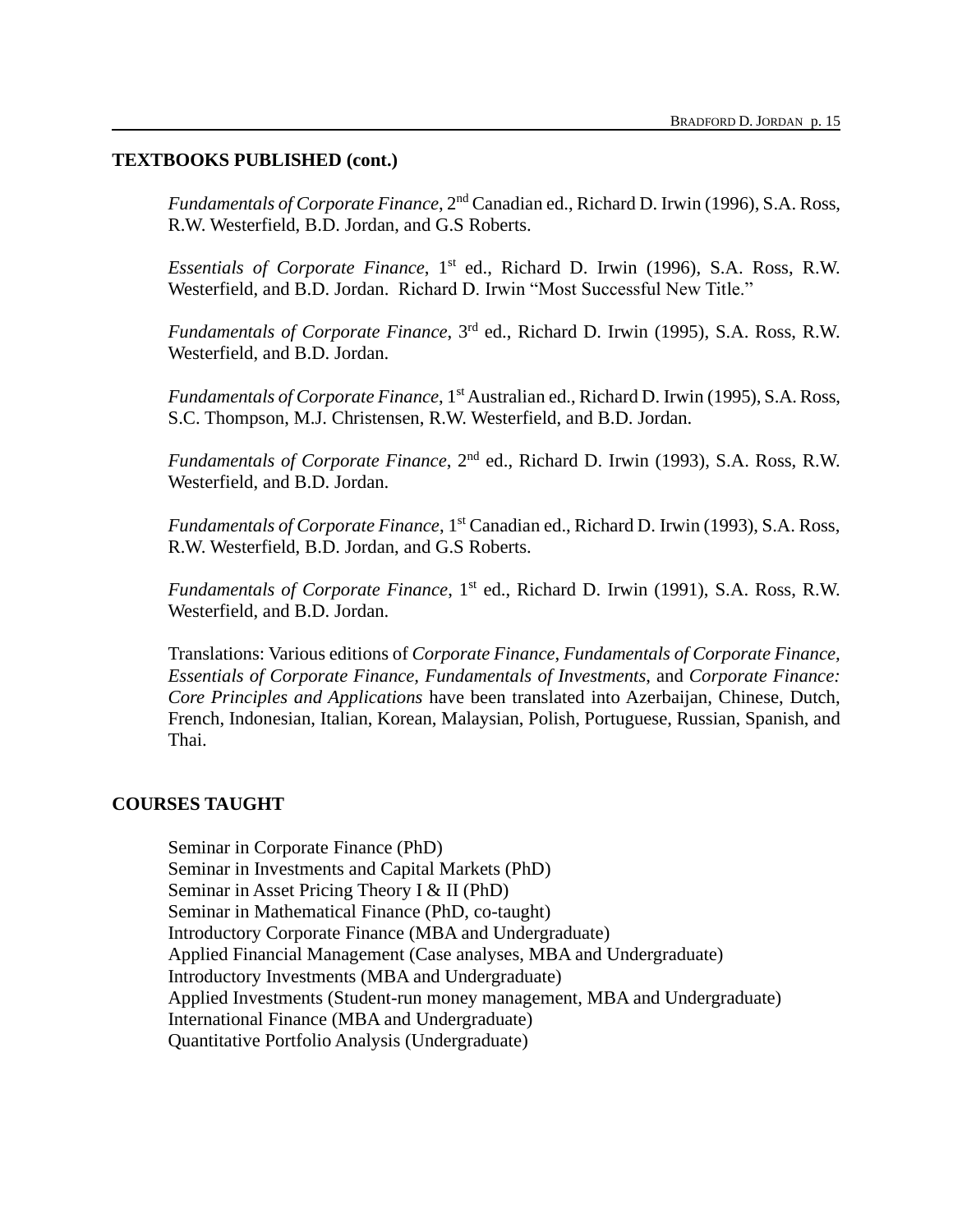## **FELLOWSHIPS AND GRANTS**

UK Summer Research Fellowships, 1998 - 2019.

Investment Management Consultants Association (IMCA), 2002. Proposal: "Performance of Mutual Funds that Close to New Investors." Coapplicants: J. Smolira and R.D. Jorgensen.

MU B&PA Summer Research Fellowships, 1986 -1996.

MU Financial Research Institute, 1996. Proposal: "Factors Underlying the Term Structure of Interest Rates." Coapplicant: D.R. Kuipers.

MU Financial Research Institute, 1995. Proposal: "Affine Term Structure Models and the Yield Curve: An Empirical Analysis." Coapplicant: D.R. Kuipers.

MU Financial Research Institute, 1993. Proposal: "Optimal Redemption of Public Utility Debt: Theory and Evidence." Coapplicant: R.D. Jorgensen.

MU Financial Research Institute, 1992. Proposal: "On the Pricing of Public Utility Debt." Coapplicants: S.N. Chiou and S.D. Jordan.

MU Research Council, 1990. Proposal: "Exchange Rates and Uncovered Interest Parity: Some New Tests." Coapplicant: A. Patel.

MU Council on Computer Literacy, 1986. Proposal: "Integrating Computing into the Finance Curriculum." Coapplicant: G. Trennepohl.

UGA Summer Research Fellowship, 1984.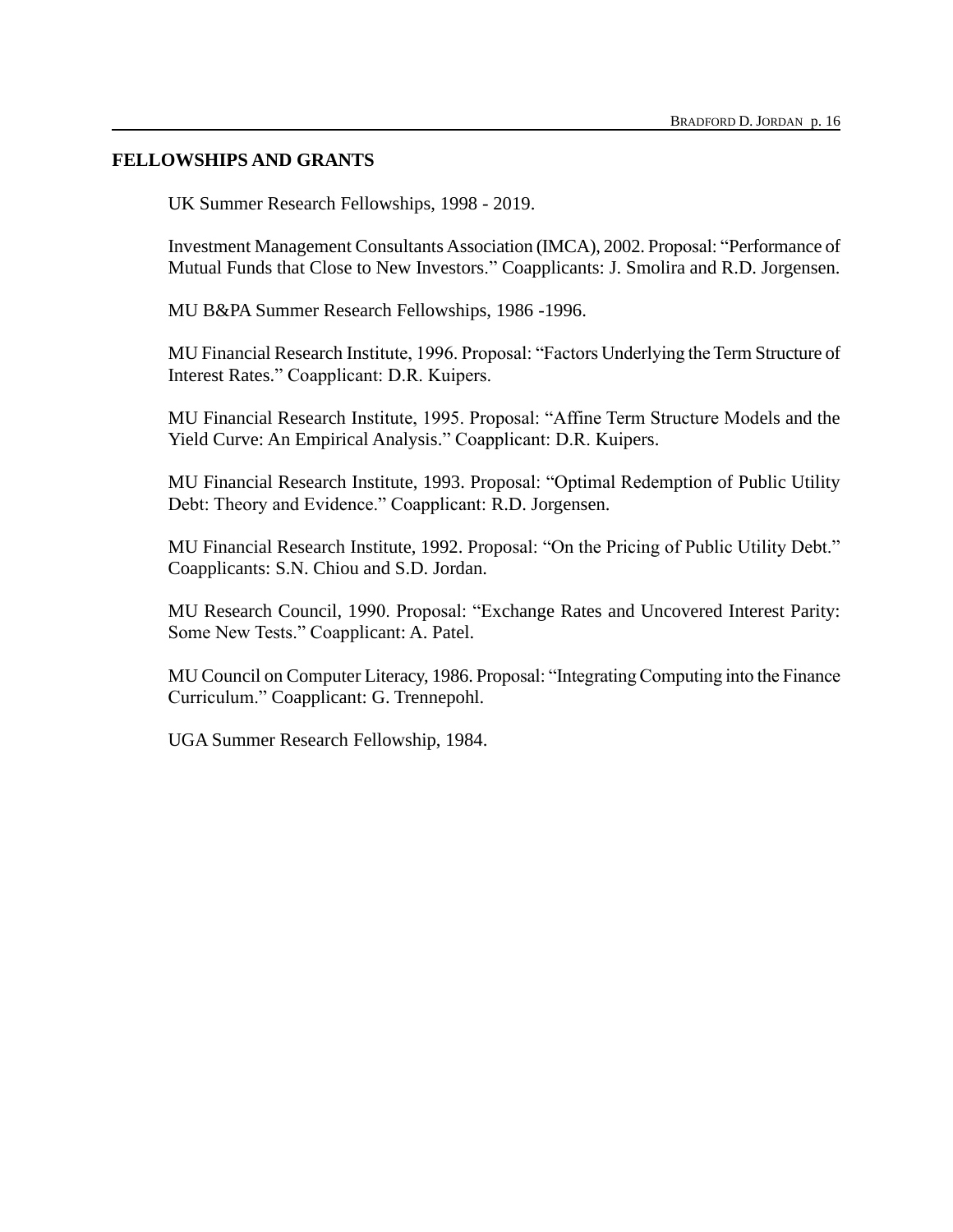## **OTHER**

## **Teaching Awards**

Beta Theta Pi "Excellence in Education Award," 1994 (campus). FMA's "Favorite Faculty Award," 1989 (department).

### **Membership on Doctoral Program, Examining, and Dissertation Committees**

100+, including Accountancy, Agricultural Economics, Economics, Finance, and Statistics.

### **Research Paper Presentations (author and coauthor)**

100+, including American, Eastern, Midwest, Southern, and Western Finance Associations, FIRS, Financial Management Association, Financial Management Association–Europe, and other meetings; numerous universities.

## **Journals**

Guest editor, Special Issue on Hedge Funds, *Review of Financial Economics*, 2016. Associate editor, *Review of Financial Economics*, 2012 - present Associate editor, *Financial Review*, 2009 - present Associate editor, *Journal of Financial Research*, 2000 - 2011 Associate editor, *Financial Decisions*, 2001 - present Policy board, *Journal of Financial Research*, 2000 - 2002 Editorial review board, *Journal of Business Research*, 1994 – 1995

## *Ad hoc* **Reviews**

*American Economic Review, Applied Mathematical Finance, AREUEA Journal, Economic Journal, Financial Management, Financial Practice and Education, Financial Review, Global Finance Journal, International Review of Economics and Business, Journal of Applied Finance*, *Journal of Banking and Finance, Journal of Business, Journal of Business Research, Journal of Corporate Finance, Journal of Economics and Business, Journal of Finance, Journal of Financial and Quantitative Analysis, Journal of Financial Economics, Journal of Financial Research, Journal of Futures Markets, Journal of the Midwest Finance Association, Journal of Money, Credit, and Banking, Quarterly Journal of Business and Economics, Quarterly Review of Economics and Finance, Review of Financial Economics, Review of Financial Studies, Review of Quantitative Finance and Accounting, Southern Economic Journal.*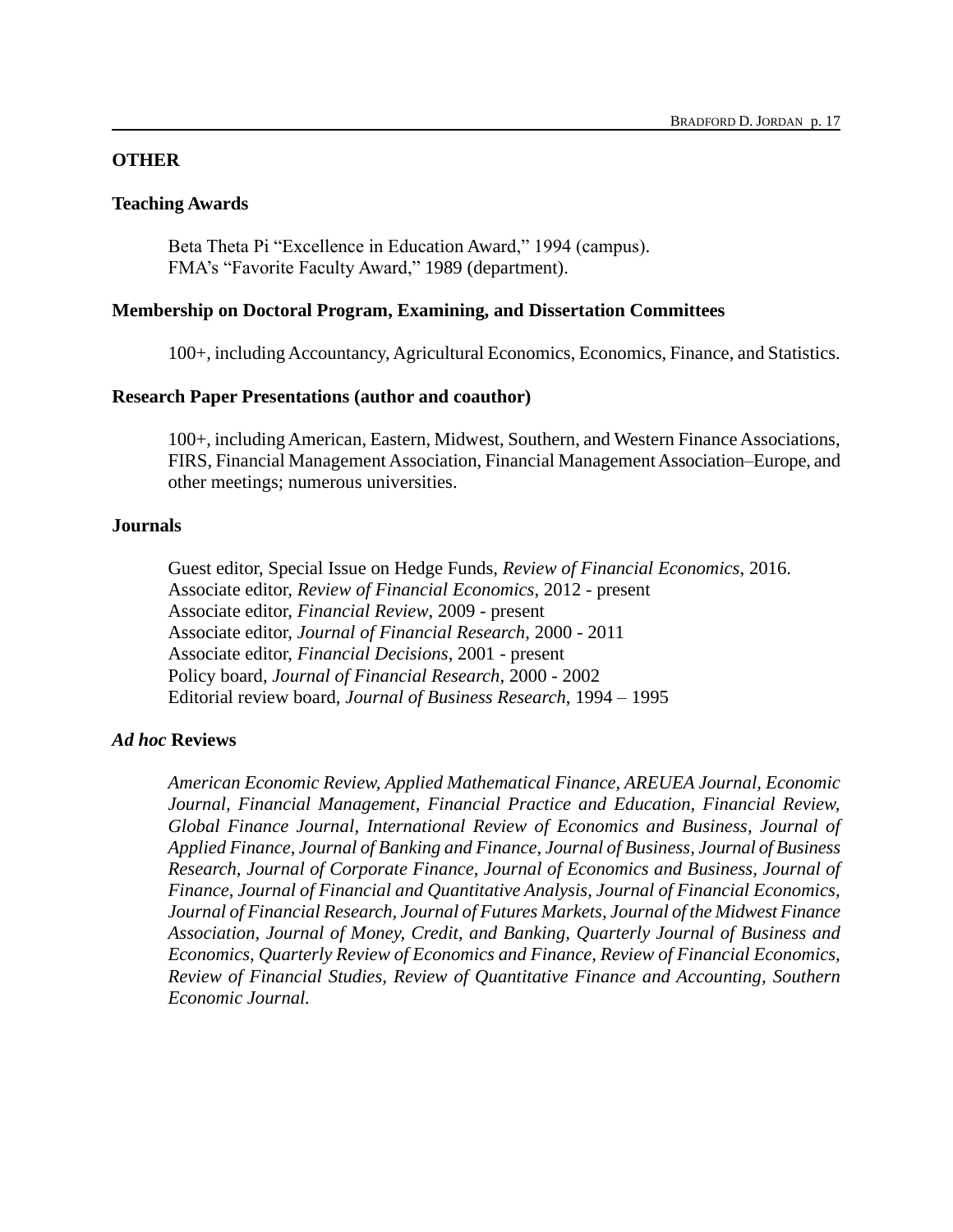#### **OTHER (cont.)**

#### **Selected University, College, and School Committees and Service (UK only, 1997 - 2019)**

Chair, Department of Finance and Quantitative Methods (2012 - 2018)

UK Retirement Plan Oversight Committee (2013 - 2018)

College Strategic Planning Committee (2008 - 2010, chair, 2008 - 2009, 2013 - 2018)

Faculty sponsor, TVA *Investment Challenge*, student-run stock portfolio (1997 - 2002, 2004 - 2016)

Acting Chair, Department of Finance and Quantitative Methods (2011 - 2012)

Finance Area Coordinator (2001 - 2010)

Director of Graduate Studies, Finance Area (1998 - 2011)

Gatton College Dean Search Committee (2010 - 2011)

School of Management Organizational Structure Committee III (2010 - 2011)

College Graduate Studies Committee (1997 - 2011, chair 2000 - 2001)

College Building Committee (2007 - 2013)

College Faculty Evaluation Committee (2005)

College P&T Advisory Committee (2000 - 2003, 2005, chair 2005)

School of Management Organizational Structure Committee II (2002, chair)

University P&T Advisory Committee for the Social Sciences (1998 - 2000)

Search Committee, Hilliard-Lyons Chair in Management (1999 - 2000)

College Computing Committee (1997 - 1999)

College Expanded Graduate Studies Committee (1997 - 1998)

School of Management Organizational Structure Committee (1997 - 1998)